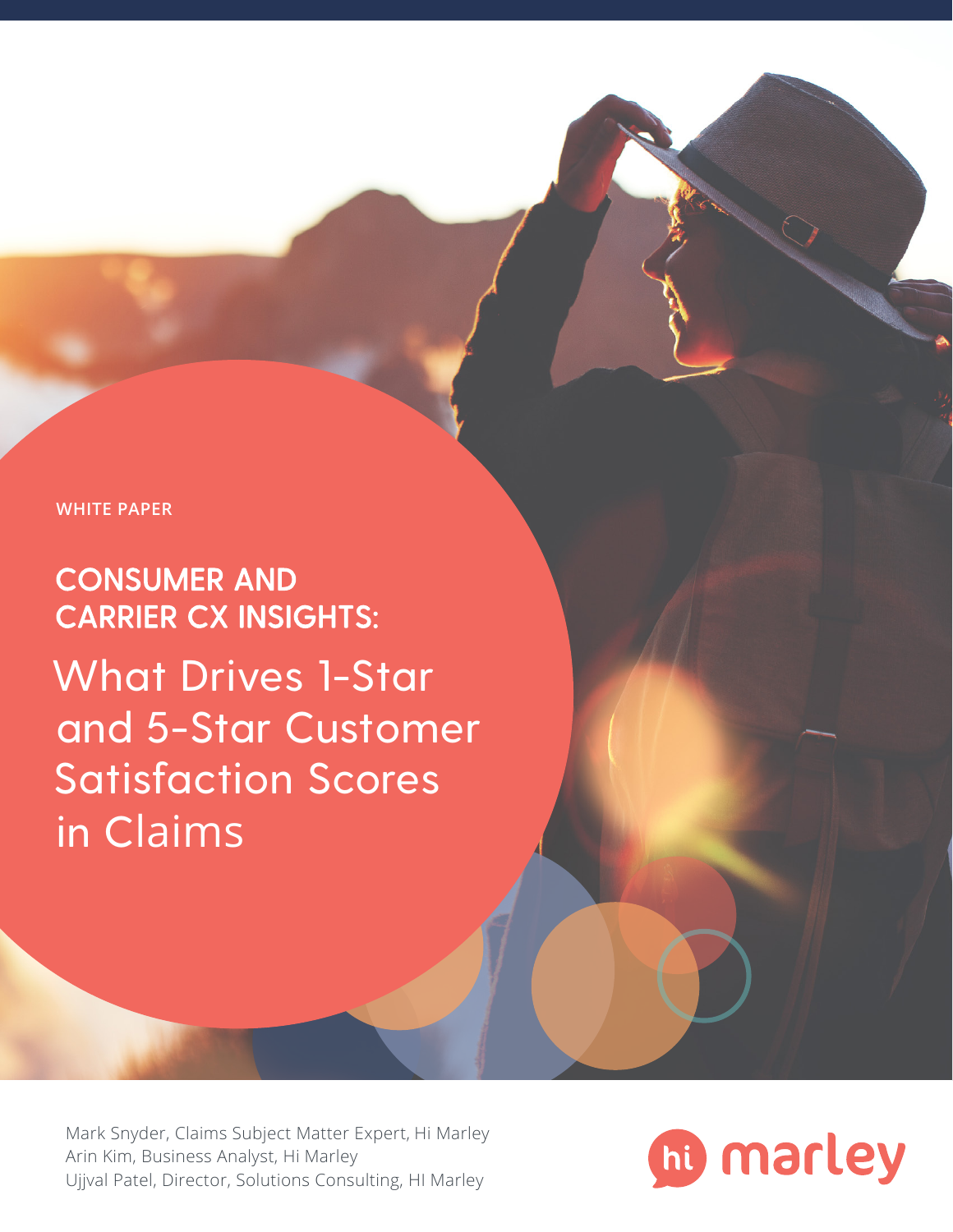**For insurance carriers, customer acquisition costs nine times more than customer retention.<sup>I</sup> With policyholder churn ranging from ten to 16 percent,raising the bar in customer service, keeping policyholders satisfied and exceeding their expectations aren't nice to haves, they are must-haves.II**

**Driving customer satisfaction in claims is particularly challenging. Leading consulting firm Capgemini surveyed 15,000 insurance customers and found, "In most regions, customers who had made a claim in the previous year reported significantly lower satisfaction levels than customers who had not made a claim." III Furthermore, Accenture reported that 41 percent of policyholders plan to switch their carrier after one claim, even if they had a good experience, that number jumps to 83 percent if they are dissatisfied.IV**

**Carrier success depends on customer satisfaction—it all comes down to creating positive, lovable experiences for policyholders. To better understand what drives claims consumer satisfaction, Hi Marley conducted an analysis of aggregate customer data.** 

**We analyzed nearly 25,000 claims survey responses in Hi Marley's database from more than 50 P&C carrier customers to reveal the biggest drivers of optimal and sub-optimal claims experiences as seen through the lens of the policyholder. This report explores key findings and the potential impact on carriers and claims customers.** 

# **Methodology: How Do We Know What Drives Customer Satisfaction?**

Hi Marley customer surveys measure customers' satisfaction with their experiences on a 1-5 scale, with 1-star representing low satisfaction/not satisfied customers and 5-stars representing high satisfaction/extremely satisfied customers.

Our analysis used data from 24,636 customer surveys comprised of all 1-and-5-star survey responses with comments in Hi Marley's database. Across the results, 1,177 or 5 percent were negative, 1-star customer experiences, and 23,459 or 95 percent represented positive, 5-star customer experiences.

We analyzed and categorized each comment based on customers' sentiment about their experiences. This sentiment analysis examined what customers mentioned as the primary reason for their high or low satisfaction scores.

The most frequently cited factors that had the most significant impact on customer satisfaction fell into four main categories: **Timeliness of Service and Resolution, Communication, Process Effectiveness and Adjuster Attitude and Approach.**



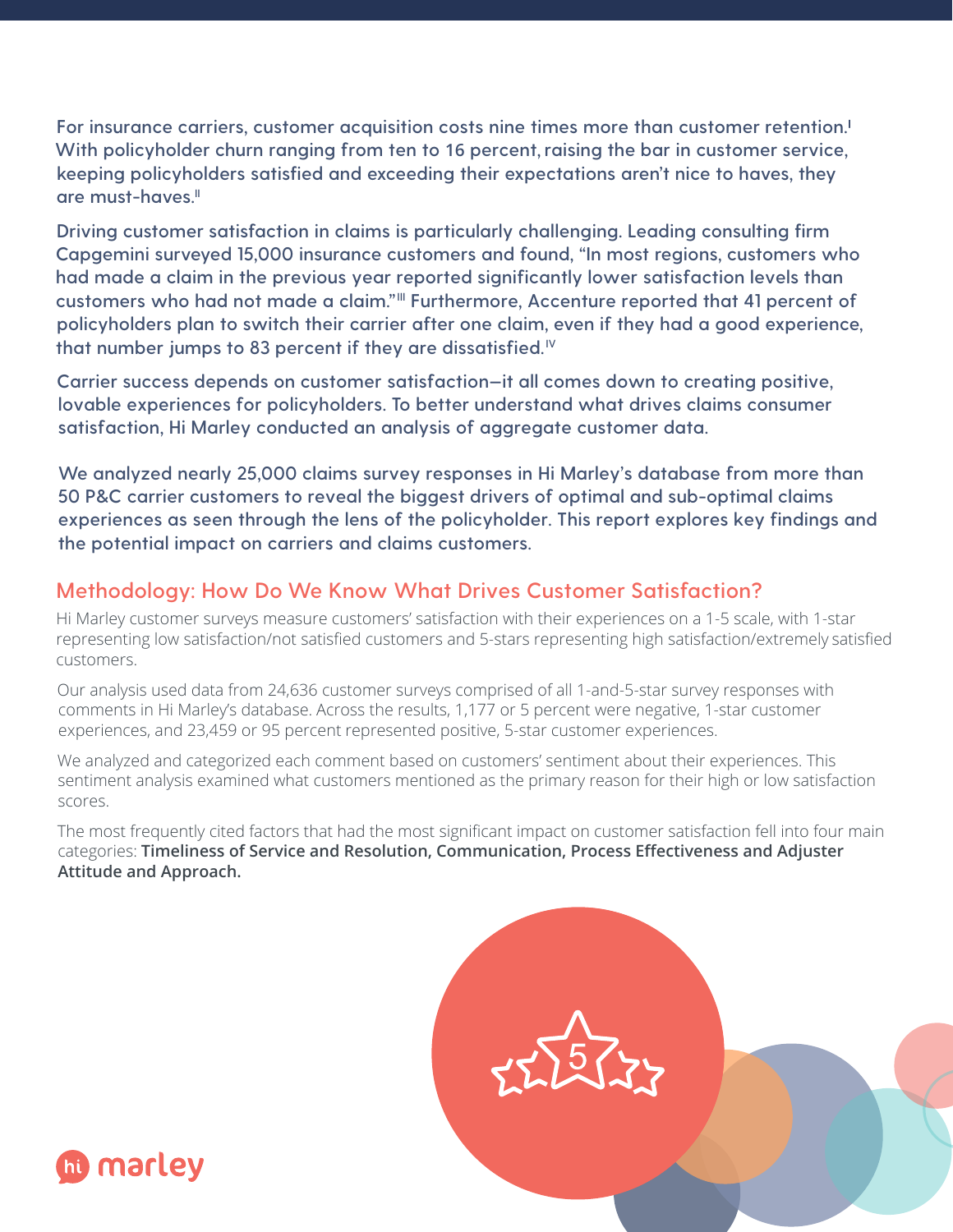# **Results: What Factors Lead to 1-Star Vs. 5-Star Ratings?**

| Category                                       | <b>Primary 5-Star Drivers</b>                                                                                                                                                                                                                                                                                                                                                                                                                                 | <b>Primary 1-Star Drivers</b>                                                                                                                                                                                                                                                                                                                                                                              |
|------------------------------------------------|---------------------------------------------------------------------------------------------------------------------------------------------------------------------------------------------------------------------------------------------------------------------------------------------------------------------------------------------------------------------------------------------------------------------------------------------------------------|------------------------------------------------------------------------------------------------------------------------------------------------------------------------------------------------------------------------------------------------------------------------------------------------------------------------------------------------------------------------------------------------------------|
| <b>Timeliness of Service</b><br>and Resolution | <b>Timeliness of overall service</b><br>including fast response,<br>prompt resolution<br>"Handled claim in a very timely manner.<br>Also allowed me to focus on<br>continuing daily life without worries<br>about the incident."                                                                                                                                                                                                                              | Untimely service, long waiting<br>time for response, resolution<br>took too long<br>"It took 16 days for you guys to tell me my<br>car was a total loss. Still waiting on day<br>19 to be contacted regarding settlement.<br>Told repeatedly someone will contact me<br>to settle my claim and no one ever does."                                                                                          |
| <b>Communication</b>                           | <b>Excellent and effective</b><br>communication from the<br>carrier/adjuster<br>"Communication #1 and being informed<br>about everything from the next step to<br>any delay as well. Once when she called<br>for rental info, she quickly knew my hands<br>were full with an upset baby, she made<br>the call quick and made sure I got the info<br>by texting it to me so I could get back to<br>the baby. And overall quickness of the<br>claim was great!" | Ineffective or sub-optimal<br>communication from the<br>carrier/adjuster<br>"Communication is VERY lacking. Only<br>received one call. Had requested to<br>speak with a manager and never received<br>a call or email. Cannot get any answers.<br>Had to do ALL the leg work to find a shop<br>and organize towing to that shop. The list<br>goes on."                                                     |
| <b>Process Effectiveness</b>                   | <b>Claims process and expectations</b><br>were clear and effective<br>"Easy process, I like the fast response and<br>the text directly to my agent. My agent<br>handled my claim great."                                                                                                                                                                                                                                                                      | Poor claims process explanation,<br>lack of expectations<br>"It wasn't fully explained to me how<br>the process worked with it being<br>the other person's fault that had<br>insurance. I was told to file a claim<br>through my insurance."                                                                                                                                                               |
| <b>Adjuster Attitude</b><br>and Approach       | Positive adjuster attitude and/or<br>empathetic handling approach<br>"Adjuster was professional and helpful.<br>She was very reasonable in dealing with<br>my requests. I think she did a great job.<br>I am very happy with [carrier] because of<br>the customer service I have experienced.<br>Thank you."                                                                                                                                                  | Negative adjuster attitude<br>or approach<br>"Teach your claims reps to have a little<br>compassion. Our claim wasn't covered,<br>and the woman was beyond rude.<br>This is more than just a 'claim.' Behind<br>this claim is a heartbroken child who<br>had something he worked hard for<br>stolen. I am looking to change insurance<br>companies because the customer service<br>was beyond despicable." |

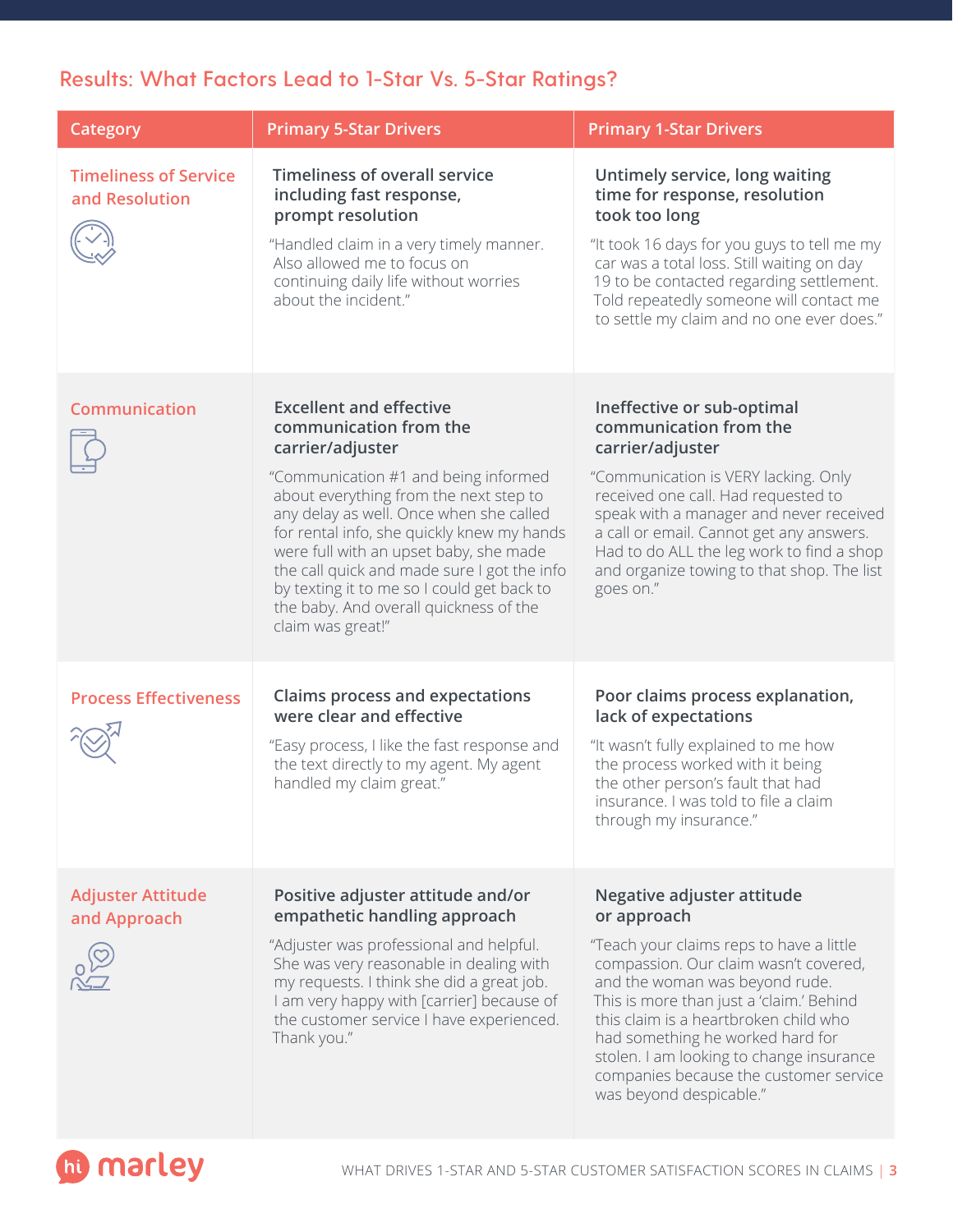## **Top Drivers of 1-Star and 5-Star Ratings**

#### **5-Star Claims Experiences**



Forty-six percent of 5-star satisfaction ratings mentioned positive or empathetic adjuster attitude and handling approach as the primary reason for their satisfaction score, followed by timeliness of overall service (18 percent), excellent and effective claims communication (16 percent) and process effectiveness (12 percent).

#### **1-Star Claims Experiences**



The top driver of 1-star reviews came down to communication, with 34 percent of 1-star reviews mentioning ineffective or sub-optimal communication by the carrier or adjuster. A negative adjuster attitude or handling approach drove 23 percent of 1-star reviews, followed by poor claims process explanation and expectation setting (21 percent) and untimely service or resolution took too long (12 percent). These four categories represented 90 percent of all sub-optimal experiences in the sample of negative survey responses.



# **Timeliness of Service and Resolution**

## **Long Wait Times, Lack of Response Correlate Directly with a Negative CX**

Our analysis found that the 21 percent of customers who primarily rated their experience as negative due to timeliness of service and resolution issues also waited longer for adjusters to respond to their claim.

Responsiveness and fast resolution are crucial factors in driving customer satisfaction. According to Capgemini's World InsurTech Report 2021, "80 percent of customers surveyed said they would switch carriers if their insurer responsiveness were less than stellar." That's a lot of potential churn that carriers can avoid and should prevent because customer acquisition is expensive. Several industry studies have found that it costs some insurers up to \$900 for each new customer."<sup>VI</sup>

Implementing the right tools and strategies to improve communication and responsiveness will pay off in the long run.

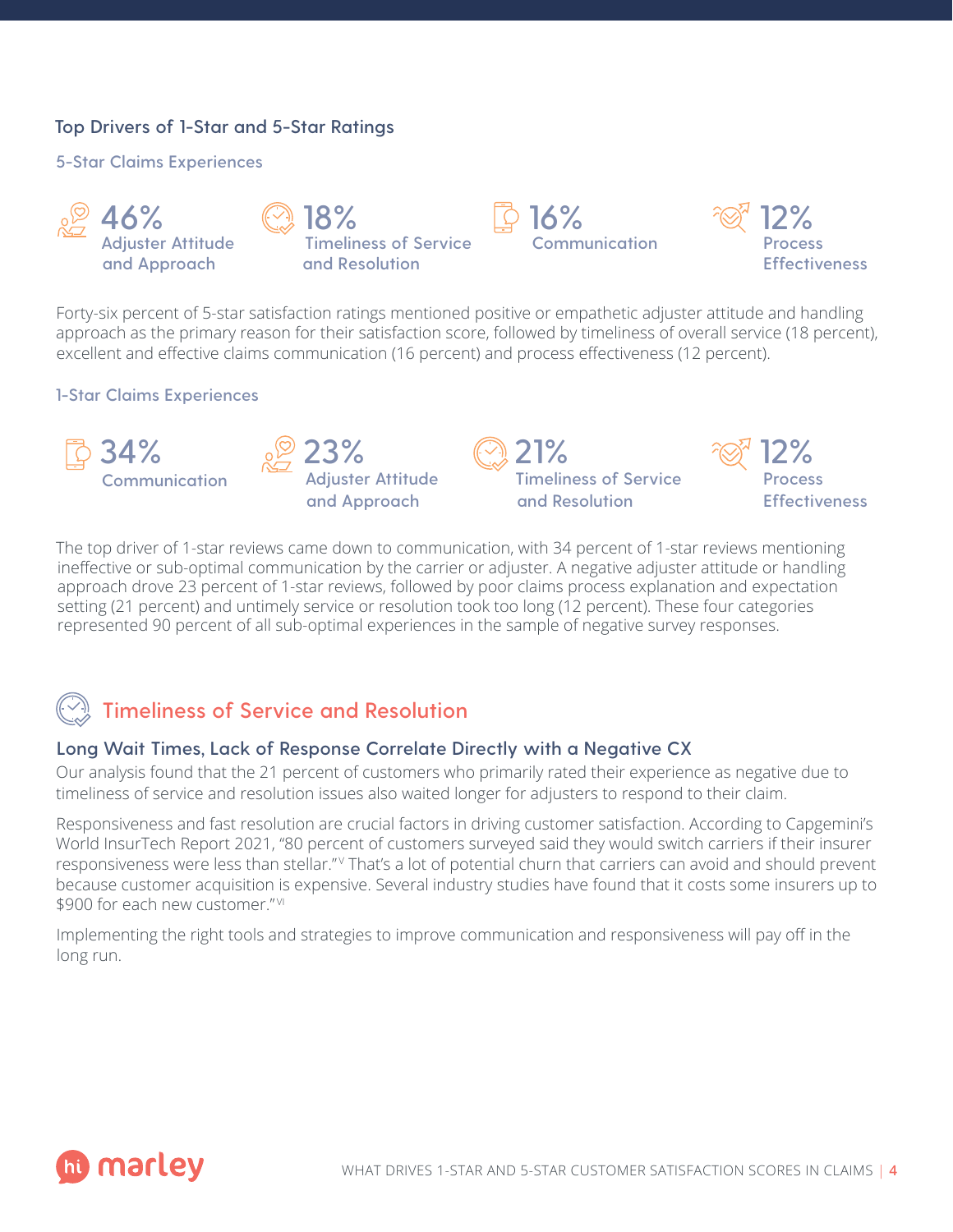## **Examples of Carriers Driving 5-Star Experiences Through Timeliness of Service and Resolution**



#### **QBE North America Enhances Speed and Convenience of Claims Service with Text Communications**

QBE North America partnered with Hi Marley to launch a service called TextQBE to help enhance conversations with customers during the claims process and move QBE customers through the claim process faster.

"We know that speed and convenience of communication is key to delivering the experience of excellence for our customers, and the intelligent conversation platform helps us take it to the next level," [said Alyssa Hunt,](http://www.himarley.com/news/qbe-north-america-enhances-claims-service-with-text-communications-driven-by-artificial-intelligence/) Senior Vice President, Technical Operations at QBE North America. "We're able to give the customer the option to communicate how they prefer." As a result, customer satisfaction scores have averaged 4.6 out of 5 – many with comments such as "Great customer service, fast and friendly, answered all my questions."



#### **Ohio Mutual Expedites Claims to Resolution and Earns 5-Star Ratings from Customers**

Property and Casualty insurer Ohio Mutual leveraged Hi Marley's intelligent conversation platform to enhance claims handling customer experience. After only a few weeks into the pilot, the response was overwhelmingly positive, with 9 of 10 customers giving Ohio Mutual a rating of 5 out of 5 stars. Claims associates also reported being more effective and efficient while using the platform to reach busy customers.

"Hi Marley promised an easy deployment of their intuitive system with fast results, and they delivered," said [John DeLucia, VP of Claims for Ohio Mutual.](http://www.himarley.com/news/ohio-mutual-earns-5-star-ratings-from-customers-following-launch-of-hi-marleys-communication-platform/) "Once we began using Hi Marley, our Claims team had fewer voicemails to return, were able to move claims to resolution faster, and our customers were happier."

# **Communication**

#### **Customers Want Options, Including Human Interaction**

While communication is the top driver for 1-star reviews, it also plays a hand in all drivers of customer satisfaction. According to LexisNexis research, "Technology is enabling a more human touch by opening convenient channels of communication. More than half of the carriers interviewed as part of the 2021 Future of Claims Study are currently using a Text/SMS solution to allow their customers to easily activate a claim, upload photos and provide channels for adjuster/customer communications, with another one-third expressing interest in implementing a Text/SMS solution."

However, LexisNexis also found that only 18 percent of its survey respondents perceived not having to speak with a live person as part of the claims experience as a benefit. Put another way, it means that 82 percent felt that it would be important to speak to a live person if necessary.

"Most people don't have claims. They don't expect to have claims they don't know what to expect when they have a claim. So you need to have that human touch," [said Irene Bianchi](http://guidewireinsurtalk.podbean.com/e/peel-mutual-insurances-irene-bianchi-on-using-ai-to-improve-business-processes/), CEO and President of Peel Mutual. "Artificial intelligence is great when there are no issues, but when you have something that's bespoke when you have a problem, you need to have that human factor, the empathy and the trust really to make sure that everything resolves for the customer."

To increase satisfaction, carriers must offer the option to reach out to a human throughout the claims process.

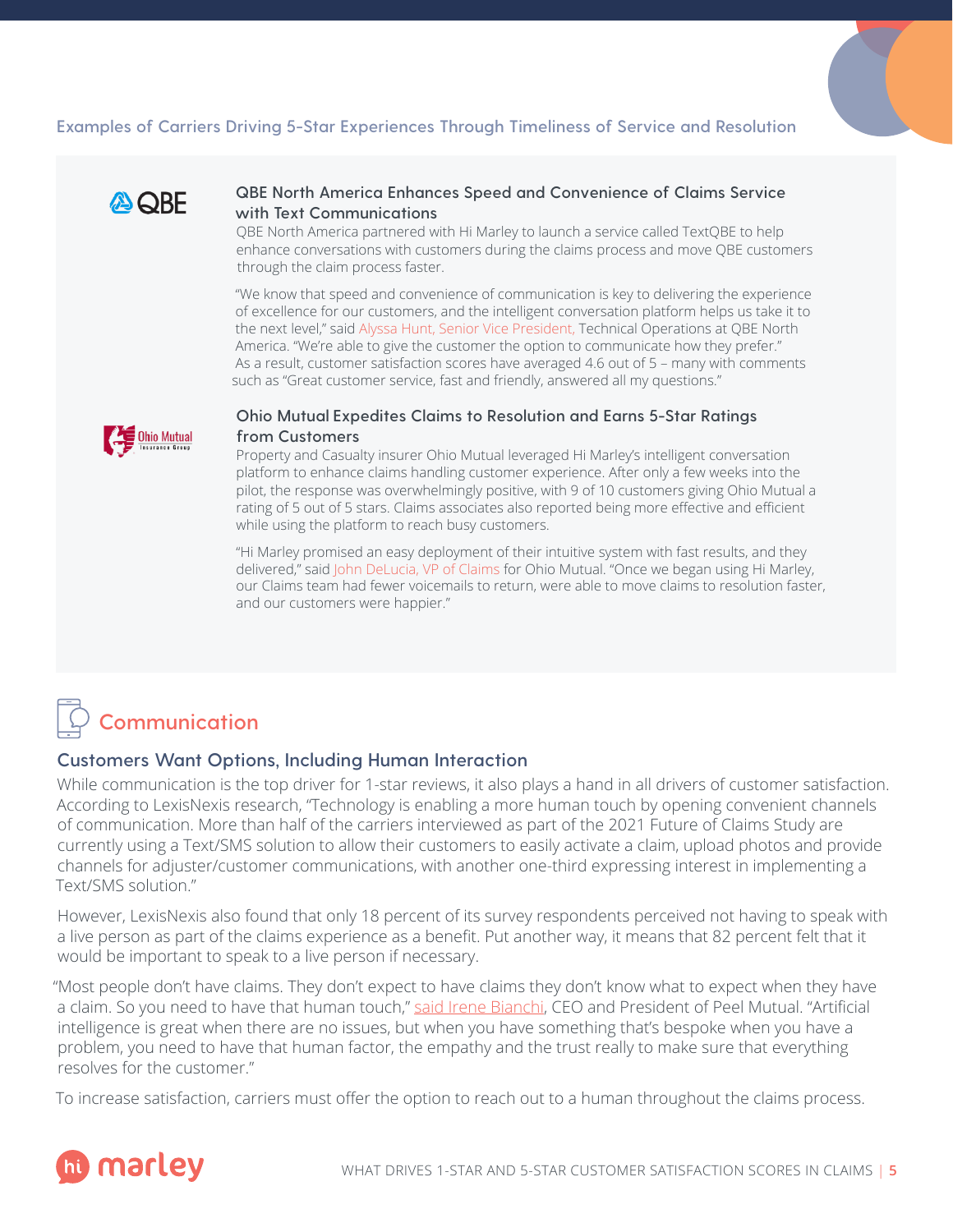#### **Examples of Carriers Driving 5-Star Experiences Through Communication**





#### **Combining Technology-Enabled Efficiencies with Human Touch Creates Claims Success**

Our analysis revealed that while consumers enjoy the streamlined workflows and ease of doing business benefits from technological advances, they also value empathic, kind human touch, clear communication and claims process explanations.

At the claims moment of truth, no amount of technology or process efficiency can replace an adjuster's approach and ability to effectively communicate.

Adjusters are the critical link in delivering empathetic communication, explaining the claims process, setting claim handling expectations and providing a much-needed advocate when dealing with the stress and frustration that inevitably accompanies an auto accident, property loss or another type of claim.

Carriers who most effectively balance technology and high-quality human touch will drive customer satisfaction in the claims process.

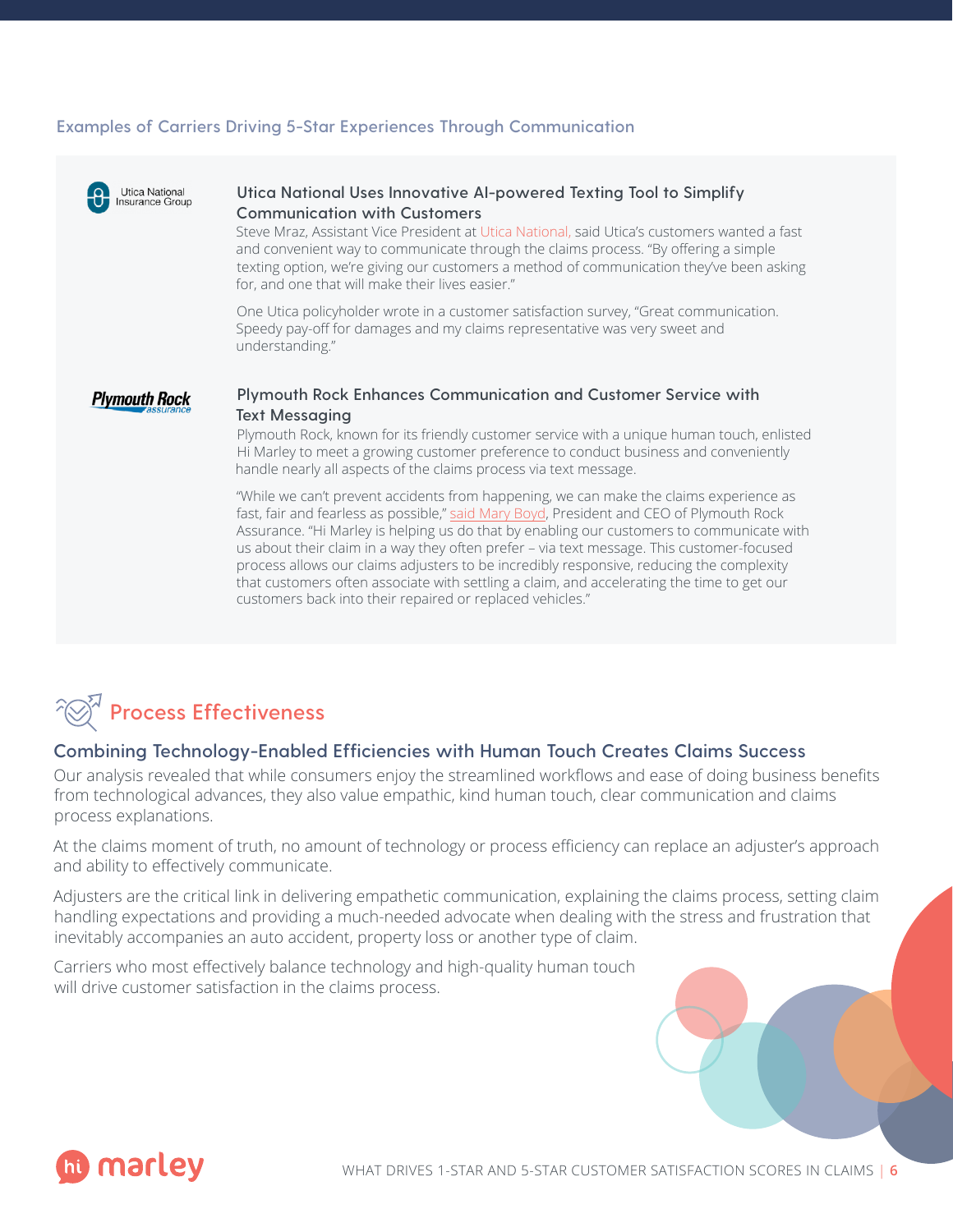#### **Example of Carrier Driving 5-Star Experiences Through Process Effectiveness**



#### **LWCC Uses Innovation to Improve the Workers' Compensation Claims Experience**

LWCC, a single-state, private mutual workers' comp company, understands the value of seamless communication for its policyholders. "With most people dealing with an accident on the job, it's their first experience, and they are scared, anxious and vulnerable," [said Paul Buffone](http://www.himarley.com/news/lwcc-is-using-innovation-to-improve-the-workers-compensation-claims-experience/), LWCC Senior Vice President and Chief Claims Officer. "From the first point of contact through the entire claims process, we aim to ease that burden and instill confidence and trust; Hi Marley is helping us do that."

Hi Marley helped LWCC build efficiencies into its daily workflows, allowing claims reps to be more proactive and efficient so they can get to a resolution faster. It also enables reps to communicate more often with policyholders and build deeper relationships.



#### **Responsive Carriers With Human Empathy and Kindness Drive Positive Customer Experiences**

As the top driver for 5-star reviews (46 percent) and the second biggest driver for 1-star reviews (23 percent), adjuster attitude and approach have the most significant impact on customer satisfaction.

"The insurance industry needs to catch up in terms of offering the same type of virtual experiences that many other industries already provide," said Bill Brower, Vice President, Head of US Auto Claims Strategy at LexisNexis Risk Solutions. "At the same time, insurance customers want to be assured there is a human at the end of the line when they need one. Carriers who can digitally transform to meet both of these objectives will continue to lead in the market, driving greater profitability and more satisfied customers."

Carriers with multi-channel communication best practices in place that effectively leverage texting solutions to deliver clear, timely communication with human kindness and empathy will be the winners in driving world-class customer experiences.

#### **Example of Carrier Driving 5-Star Experiences Through Adjuster Attitude and Approach**



## **Union Mutual Focuses on the Customer's Experience at All Stages of Interaction**

[Union Mutual](http://www.himarley.com/news/union-mutual-partners-with-hi-marley-to-drive-top-down-communications-initiative/) uses Hi Marley to streamline the claims process and continually improve the customer experience. Using Hi Marley, Union Mutual claims adjusters quickly and easily communicate with policyholders through text messaging to review and settle insurance claims. The carrier noted shorter claims cycle times and increased positive customer feedback data as two of the most compelling results they've been tracking.

In a customer satisfaction survey, a Union Mutual customer named Donna shared her experience with the carrier, "Five [stars] of course. You have restored my faith in insurance people. You have been honest and straightforward while dealing with me, and I appreciate it."

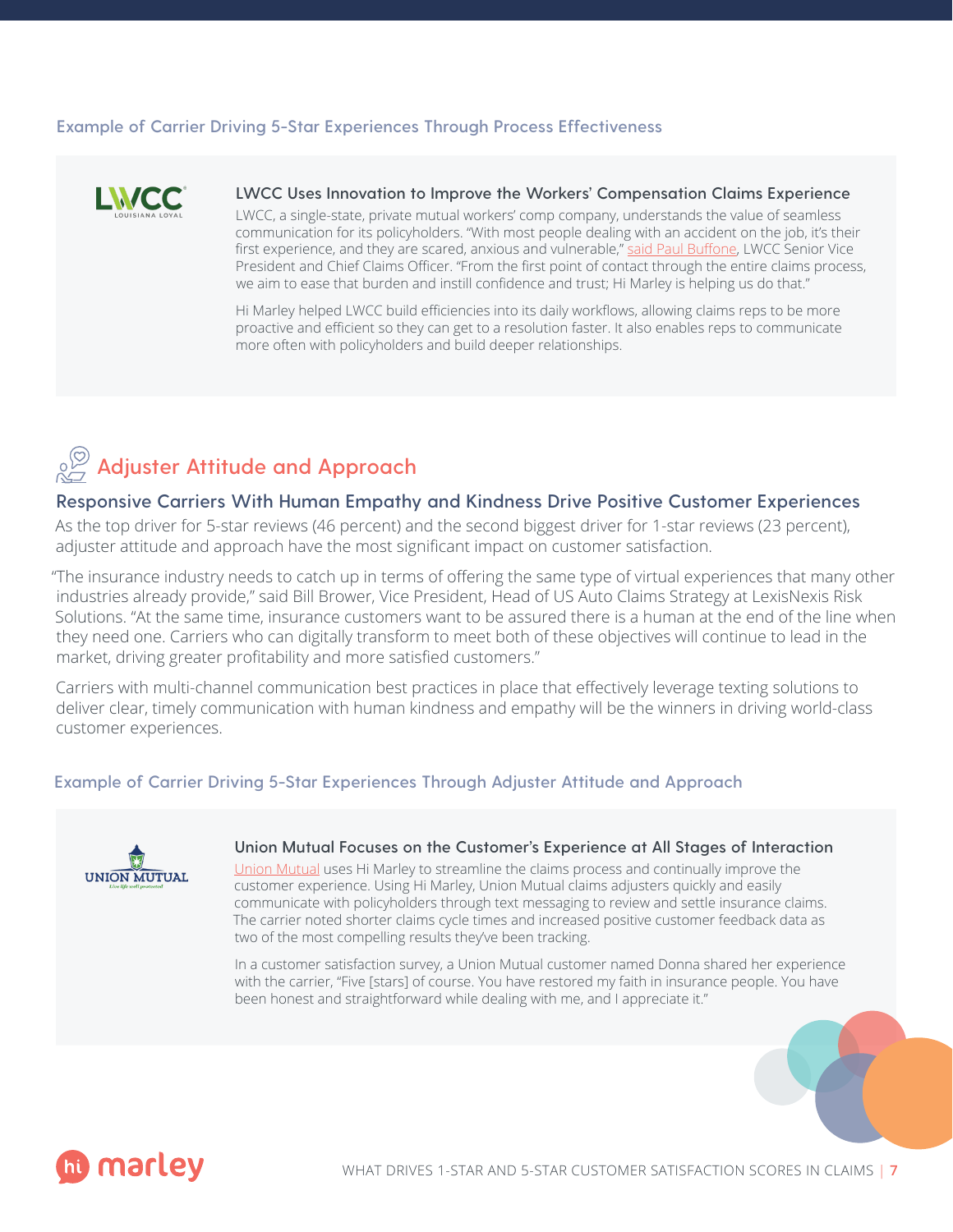# **The Future of Claims and Customer Experience**

For policyholders, the claims experience is the moment of truth. Overall, our analysis, research and conversations with carrier partners found a positive outlook toward automating and digitalizing claims workflows to create faster and more efficient services.

Digital, automation and self-service tools help speed up the claims process, ultimately creating a better experience and enhancing customer satisfaction.

LexisNexis Risk Solutions 2021 Future of Claims Study found that the perceived benefits of automated claims processing continue to gain traction with consumers. Sixty-two percent of consumers value the ability to submit a claim anytime, anywhere, and 55 percent see the benefit of faster claims settlement.<sup>VII</sup> However, while consumers appreciate the convenience of online and self-service tools, the report notes, "threaded throughout our research is the consumer desire for an intermixing of virtual and self-service with human adjuster interaction — a hybrid claims processing model. No matter how great the technology is, consumers still want a human touch when they need it."

Increasing automation narrows the number of touchpoints carriers have, making each of those human interactions even more important.

Insurance is a people-oriented, people-focused business, so it's crucial to not lose the human element. When dealing with people's emotions and vulnerability in a time of need, nothing can replace empathy. Carriers that implement a hybrid approach combining the benefits of automation and digital transformation, while providing personal touch where necessary will have the best opportunity for claims success and competitive advantage.

<sup>V</sup>Capgemini, "Property and Casualty Insurance Top Trends 2022," December 6, 2021. [https://worldinsurancereport.com/](https://worldinsurancereport.com)

VI. Amsive, "How to Lower Customer Acquisition Cost in the Insurance Industry," September 14, 2021, [https://www.amsive.com/2021/09/14/how-to](https://www.amsive.com/2021/09/14/how-to-lower-customer-acquisition-cost-in-the-insurance-industry-amsive/) 

VII LexisNexis Risk Solutions, "Future of Claims 2021 Report," April 2021, Bill Brower.



For more industry insights, subscribe to our newsletter at **<www.himarley.com>**



**\@** www.[himarley.com](https://www.himarley.com) f y in **o** 

Published March 2022

I The Independent Insurance Agents of Dallas, "Customer Loyalty and Retention Primer," Lynn Thomas, <https://www.iiadallas.org/page/75> .

IIIAmsive, "How to Retain Insurance Customers in the Digital Age," September 28, 2021 [www.amsive.com/2021/09/28/](https://www.amsive.com/2021/09/28/how-to-retain-insurance-customers-in-the-digital-age/) [how-to-retain-insurance-customers-in-the-digital-age/](https://www.amsive.com/2021/09/28/how-to-retain-insurance-customers-in-the-digital-age/) 

III Capgemini, "World Insurance Report- Past Present and Future," 2018, https://worldinsurancereport.com/

IV Accenture, "Satisfaction with Insurance Claims Settlements Not Enough to Keep Customers Loyal, According to Accenture's Global Insurance Customer Survey," October 13, 2014, [https://newsroom.accenture.com/news/satisfaction](https://newsroom.accenture.com/news/satisfaction-with-insurance-claims-settlements-not-enough-to-keep-customers-loyal-according-to-accentures-global-insurance-customer-survey.htm)[with-insurance-claims-settlements-not-enough-to-keep-customers-loyal-according-to-accentures-global-insurance](https://newsroom.accenture.com/news/satisfaction-with-insurance-claims-settlements-not-enough-to-keep-customers-loyal-according-to-accentures-global-insurance-customer-survey.htm)[customer-survey.htm](https://newsroom.accenture.com/news/satisfaction-with-insurance-claims-settlements-not-enough-to-keep-customers-loyal-according-to-accentures-global-insurance-customer-survey.htm)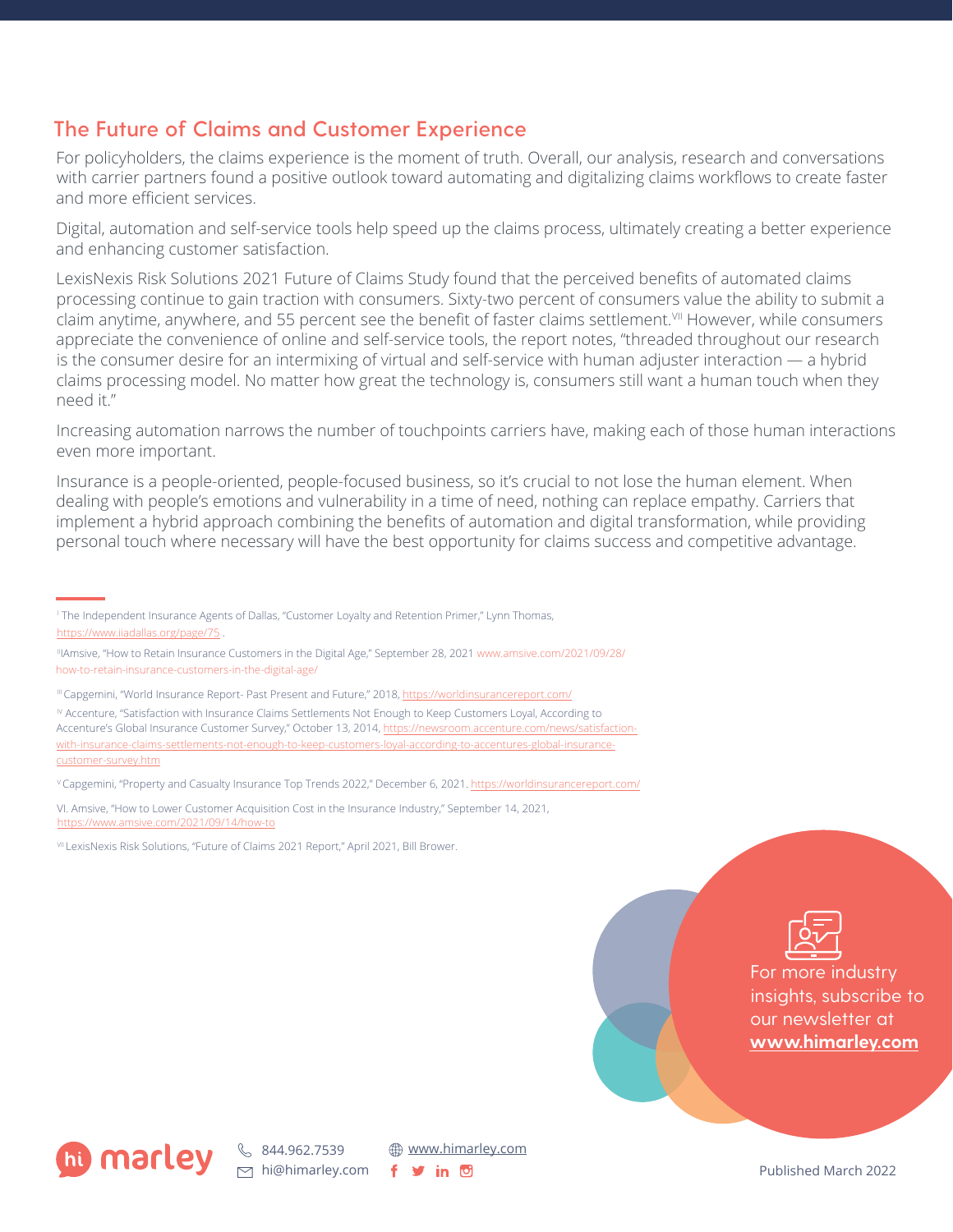# **Appendix**

# **Top Drivers of 1-Star Claims Experiences**

**1-Star Survey Response - Distribution**



#### **1-Star Survey Response - Volume by Category**